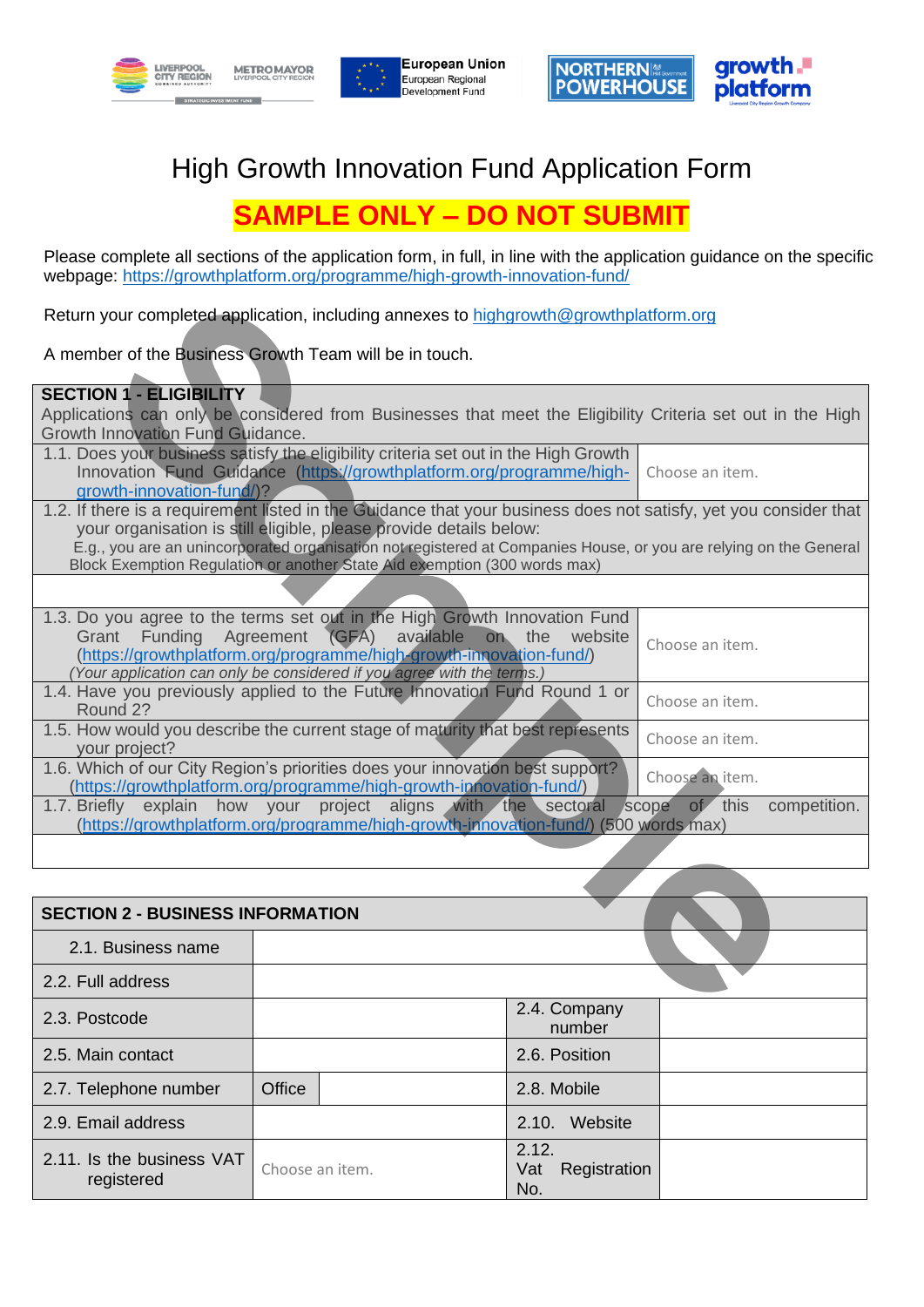







| 2.13. Principal activity or<br>Other<br>Choose an item.<br>business/sector<br>2.14.<br>What year<br>did the business<br>begin trading?<br>2.15.<br>Choose an item.<br>Does any other organisation own more than 25% of this business?<br>2.16.<br>Is this business or any of its owners, shareholders or directors<br>Choose an item.<br>involved with any other business?<br>2.17.<br>If yes, please provide details<br>2.18.<br>What percentage of your products/services are currently sold outside of the UK (if any)?<br>2.19.<br>Staff headcount is expressed in annual work units (AWU). Anyone who worked full-time within<br>your business, or on its behalf, during the entire year the project takes effect counts as one unit. Part-<br>time staff, seasonal workers and those who did not work the full year are treated as fractions of one<br>unit. Apprentices or students engaged in vocational training with apprenticeship or vocational training<br>contracts are not included in the headcount. Nor do you include maternity or parental leave.<br>For the questions below, please use figures taken from either your submitted year end<br>2.20.<br>accounts, management accounts or, if you have not yet published accounts, estimations based<br>upon your current orders secured (or due to be secured within the next 3 months)<br>Year 1<br>Year <sub>2</sub><br>Year <sub>3</sub><br>What was your<br>£<br>organisation's revenue for<br>£<br>the last 3 financial years?<br>What was your<br>£<br>organisation's profit for the<br>£<br>last 3 financial years?<br>What were your<br>organisation's total net<br>£<br>assets for the last 3<br>financial years?<br><b>SECTION 3 - PROJECT, OPPORTUNITY &amp; IDEA</b><br>3.1. Please describe your project (500 words max)<br>3.2. Please give details of your organisation, what you have achieved and your vision for the future (500<br>words max)<br>3.3. Does your project involve any third-party collaborators?<br>Choose an item.<br>3.4. If yes, please give details below<br>Name(s) of collaborator, Type of organisation (e.g., university, large corporate, SME), What will their<br>involvement in the project be? (250 words max)<br>3.5. Please give details of the market need and demand for the opportunity that you are addressing (500<br>words max) |  |  |  |  |  |
|--------------------------------------------------------------------------------------------------------------------------------------------------------------------------------------------------------------------------------------------------------------------------------------------------------------------------------------------------------------------------------------------------------------------------------------------------------------------------------------------------------------------------------------------------------------------------------------------------------------------------------------------------------------------------------------------------------------------------------------------------------------------------------------------------------------------------------------------------------------------------------------------------------------------------------------------------------------------------------------------------------------------------------------------------------------------------------------------------------------------------------------------------------------------------------------------------------------------------------------------------------------------------------------------------------------------------------------------------------------------------------------------------------------------------------------------------------------------------------------------------------------------------------------------------------------------------------------------------------------------------------------------------------------------------------------------------------------------------------------------------------------------------------------------------------------------------------------------------------------------------------------------------------------------------------------------------------------------------------------------------------------------------------------------------------------------------------------------------------------------------------------------------------------------------------------------------------------------------------------------------------------------------------------------------------------------------------------------------------|--|--|--|--|--|
|                                                                                                                                                                                                                                                                                                                                                                                                                                                                                                                                                                                                                                                                                                                                                                                                                                                                                                                                                                                                                                                                                                                                                                                                                                                                                                                                                                                                                                                                                                                                                                                                                                                                                                                                                                                                                                                                                                                                                                                                                                                                                                                                                                                                                                                                                                                                                        |  |  |  |  |  |
|                                                                                                                                                                                                                                                                                                                                                                                                                                                                                                                                                                                                                                                                                                                                                                                                                                                                                                                                                                                                                                                                                                                                                                                                                                                                                                                                                                                                                                                                                                                                                                                                                                                                                                                                                                                                                                                                                                                                                                                                                                                                                                                                                                                                                                                                                                                                                        |  |  |  |  |  |
|                                                                                                                                                                                                                                                                                                                                                                                                                                                                                                                                                                                                                                                                                                                                                                                                                                                                                                                                                                                                                                                                                                                                                                                                                                                                                                                                                                                                                                                                                                                                                                                                                                                                                                                                                                                                                                                                                                                                                                                                                                                                                                                                                                                                                                                                                                                                                        |  |  |  |  |  |
|                                                                                                                                                                                                                                                                                                                                                                                                                                                                                                                                                                                                                                                                                                                                                                                                                                                                                                                                                                                                                                                                                                                                                                                                                                                                                                                                                                                                                                                                                                                                                                                                                                                                                                                                                                                                                                                                                                                                                                                                                                                                                                                                                                                                                                                                                                                                                        |  |  |  |  |  |
|                                                                                                                                                                                                                                                                                                                                                                                                                                                                                                                                                                                                                                                                                                                                                                                                                                                                                                                                                                                                                                                                                                                                                                                                                                                                                                                                                                                                                                                                                                                                                                                                                                                                                                                                                                                                                                                                                                                                                                                                                                                                                                                                                                                                                                                                                                                                                        |  |  |  |  |  |
|                                                                                                                                                                                                                                                                                                                                                                                                                                                                                                                                                                                                                                                                                                                                                                                                                                                                                                                                                                                                                                                                                                                                                                                                                                                                                                                                                                                                                                                                                                                                                                                                                                                                                                                                                                                                                                                                                                                                                                                                                                                                                                                                                                                                                                                                                                                                                        |  |  |  |  |  |
|                                                                                                                                                                                                                                                                                                                                                                                                                                                                                                                                                                                                                                                                                                                                                                                                                                                                                                                                                                                                                                                                                                                                                                                                                                                                                                                                                                                                                                                                                                                                                                                                                                                                                                                                                                                                                                                                                                                                                                                                                                                                                                                                                                                                                                                                                                                                                        |  |  |  |  |  |
|                                                                                                                                                                                                                                                                                                                                                                                                                                                                                                                                                                                                                                                                                                                                                                                                                                                                                                                                                                                                                                                                                                                                                                                                                                                                                                                                                                                                                                                                                                                                                                                                                                                                                                                                                                                                                                                                                                                                                                                                                                                                                                                                                                                                                                                                                                                                                        |  |  |  |  |  |
|                                                                                                                                                                                                                                                                                                                                                                                                                                                                                                                                                                                                                                                                                                                                                                                                                                                                                                                                                                                                                                                                                                                                                                                                                                                                                                                                                                                                                                                                                                                                                                                                                                                                                                                                                                                                                                                                                                                                                                                                                                                                                                                                                                                                                                                                                                                                                        |  |  |  |  |  |
|                                                                                                                                                                                                                                                                                                                                                                                                                                                                                                                                                                                                                                                                                                                                                                                                                                                                                                                                                                                                                                                                                                                                                                                                                                                                                                                                                                                                                                                                                                                                                                                                                                                                                                                                                                                                                                                                                                                                                                                                                                                                                                                                                                                                                                                                                                                                                        |  |  |  |  |  |
|                                                                                                                                                                                                                                                                                                                                                                                                                                                                                                                                                                                                                                                                                                                                                                                                                                                                                                                                                                                                                                                                                                                                                                                                                                                                                                                                                                                                                                                                                                                                                                                                                                                                                                                                                                                                                                                                                                                                                                                                                                                                                                                                                                                                                                                                                                                                                        |  |  |  |  |  |
|                                                                                                                                                                                                                                                                                                                                                                                                                                                                                                                                                                                                                                                                                                                                                                                                                                                                                                                                                                                                                                                                                                                                                                                                                                                                                                                                                                                                                                                                                                                                                                                                                                                                                                                                                                                                                                                                                                                                                                                                                                                                                                                                                                                                                                                                                                                                                        |  |  |  |  |  |
|                                                                                                                                                                                                                                                                                                                                                                                                                                                                                                                                                                                                                                                                                                                                                                                                                                                                                                                                                                                                                                                                                                                                                                                                                                                                                                                                                                                                                                                                                                                                                                                                                                                                                                                                                                                                                                                                                                                                                                                                                                                                                                                                                                                                                                                                                                                                                        |  |  |  |  |  |
|                                                                                                                                                                                                                                                                                                                                                                                                                                                                                                                                                                                                                                                                                                                                                                                                                                                                                                                                                                                                                                                                                                                                                                                                                                                                                                                                                                                                                                                                                                                                                                                                                                                                                                                                                                                                                                                                                                                                                                                                                                                                                                                                                                                                                                                                                                                                                        |  |  |  |  |  |
|                                                                                                                                                                                                                                                                                                                                                                                                                                                                                                                                                                                                                                                                                                                                                                                                                                                                                                                                                                                                                                                                                                                                                                                                                                                                                                                                                                                                                                                                                                                                                                                                                                                                                                                                                                                                                                                                                                                                                                                                                                                                                                                                                                                                                                                                                                                                                        |  |  |  |  |  |
|                                                                                                                                                                                                                                                                                                                                                                                                                                                                                                                                                                                                                                                                                                                                                                                                                                                                                                                                                                                                                                                                                                                                                                                                                                                                                                                                                                                                                                                                                                                                                                                                                                                                                                                                                                                                                                                                                                                                                                                                                                                                                                                                                                                                                                                                                                                                                        |  |  |  |  |  |
|                                                                                                                                                                                                                                                                                                                                                                                                                                                                                                                                                                                                                                                                                                                                                                                                                                                                                                                                                                                                                                                                                                                                                                                                                                                                                                                                                                                                                                                                                                                                                                                                                                                                                                                                                                                                                                                                                                                                                                                                                                                                                                                                                                                                                                                                                                                                                        |  |  |  |  |  |
|                                                                                                                                                                                                                                                                                                                                                                                                                                                                                                                                                                                                                                                                                                                                                                                                                                                                                                                                                                                                                                                                                                                                                                                                                                                                                                                                                                                                                                                                                                                                                                                                                                                                                                                                                                                                                                                                                                                                                                                                                                                                                                                                                                                                                                                                                                                                                        |  |  |  |  |  |
|                                                                                                                                                                                                                                                                                                                                                                                                                                                                                                                                                                                                                                                                                                                                                                                                                                                                                                                                                                                                                                                                                                                                                                                                                                                                                                                                                                                                                                                                                                                                                                                                                                                                                                                                                                                                                                                                                                                                                                                                                                                                                                                                                                                                                                                                                                                                                        |  |  |  |  |  |
|                                                                                                                                                                                                                                                                                                                                                                                                                                                                                                                                                                                                                                                                                                                                                                                                                                                                                                                                                                                                                                                                                                                                                                                                                                                                                                                                                                                                                                                                                                                                                                                                                                                                                                                                                                                                                                                                                                                                                                                                                                                                                                                                                                                                                                                                                                                                                        |  |  |  |  |  |
|                                                                                                                                                                                                                                                                                                                                                                                                                                                                                                                                                                                                                                                                                                                                                                                                                                                                                                                                                                                                                                                                                                                                                                                                                                                                                                                                                                                                                                                                                                                                                                                                                                                                                                                                                                                                                                                                                                                                                                                                                                                                                                                                                                                                                                                                                                                                                        |  |  |  |  |  |
|                                                                                                                                                                                                                                                                                                                                                                                                                                                                                                                                                                                                                                                                                                                                                                                                                                                                                                                                                                                                                                                                                                                                                                                                                                                                                                                                                                                                                                                                                                                                                                                                                                                                                                                                                                                                                                                                                                                                                                                                                                                                                                                                                                                                                                                                                                                                                        |  |  |  |  |  |
|                                                                                                                                                                                                                                                                                                                                                                                                                                                                                                                                                                                                                                                                                                                                                                                                                                                                                                                                                                                                                                                                                                                                                                                                                                                                                                                                                                                                                                                                                                                                                                                                                                                                                                                                                                                                                                                                                                                                                                                                                                                                                                                                                                                                                                                                                                                                                        |  |  |  |  |  |
|                                                                                                                                                                                                                                                                                                                                                                                                                                                                                                                                                                                                                                                                                                                                                                                                                                                                                                                                                                                                                                                                                                                                                                                                                                                                                                                                                                                                                                                                                                                                                                                                                                                                                                                                                                                                                                                                                                                                                                                                                                                                                                                                                                                                                                                                                                                                                        |  |  |  |  |  |
|                                                                                                                                                                                                                                                                                                                                                                                                                                                                                                                                                                                                                                                                                                                                                                                                                                                                                                                                                                                                                                                                                                                                                                                                                                                                                                                                                                                                                                                                                                                                                                                                                                                                                                                                                                                                                                                                                                                                                                                                                                                                                                                                                                                                                                                                                                                                                        |  |  |  |  |  |
|                                                                                                                                                                                                                                                                                                                                                                                                                                                                                                                                                                                                                                                                                                                                                                                                                                                                                                                                                                                                                                                                                                                                                                                                                                                                                                                                                                                                                                                                                                                                                                                                                                                                                                                                                                                                                                                                                                                                                                                                                                                                                                                                                                                                                                                                                                                                                        |  |  |  |  |  |
|                                                                                                                                                                                                                                                                                                                                                                                                                                                                                                                                                                                                                                                                                                                                                                                                                                                                                                                                                                                                                                                                                                                                                                                                                                                                                                                                                                                                                                                                                                                                                                                                                                                                                                                                                                                                                                                                                                                                                                                                                                                                                                                                                                                                                                                                                                                                                        |  |  |  |  |  |
|                                                                                                                                                                                                                                                                                                                                                                                                                                                                                                                                                                                                                                                                                                                                                                                                                                                                                                                                                                                                                                                                                                                                                                                                                                                                                                                                                                                                                                                                                                                                                                                                                                                                                                                                                                                                                                                                                                                                                                                                                                                                                                                                                                                                                                                                                                                                                        |  |  |  |  |  |
|                                                                                                                                                                                                                                                                                                                                                                                                                                                                                                                                                                                                                                                                                                                                                                                                                                                                                                                                                                                                                                                                                                                                                                                                                                                                                                                                                                                                                                                                                                                                                                                                                                                                                                                                                                                                                                                                                                                                                                                                                                                                                                                                                                                                                                                                                                                                                        |  |  |  |  |  |
|                                                                                                                                                                                                                                                                                                                                                                                                                                                                                                                                                                                                                                                                                                                                                                                                                                                                                                                                                                                                                                                                                                                                                                                                                                                                                                                                                                                                                                                                                                                                                                                                                                                                                                                                                                                                                                                                                                                                                                                                                                                                                                                                                                                                                                                                                                                                                        |  |  |  |  |  |
|                                                                                                                                                                                                                                                                                                                                                                                                                                                                                                                                                                                                                                                                                                                                                                                                                                                                                                                                                                                                                                                                                                                                                                                                                                                                                                                                                                                                                                                                                                                                                                                                                                                                                                                                                                                                                                                                                                                                                                                                                                                                                                                                                                                                                                                                                                                                                        |  |  |  |  |  |
|                                                                                                                                                                                                                                                                                                                                                                                                                                                                                                                                                                                                                                                                                                                                                                                                                                                                                                                                                                                                                                                                                                                                                                                                                                                                                                                                                                                                                                                                                                                                                                                                                                                                                                                                                                                                                                                                                                                                                                                                                                                                                                                                                                                                                                                                                                                                                        |  |  |  |  |  |
|                                                                                                                                                                                                                                                                                                                                                                                                                                                                                                                                                                                                                                                                                                                                                                                                                                                                                                                                                                                                                                                                                                                                                                                                                                                                                                                                                                                                                                                                                                                                                                                                                                                                                                                                                                                                                                                                                                                                                                                                                                                                                                                                                                                                                                                                                                                                                        |  |  |  |  |  |
|                                                                                                                                                                                                                                                                                                                                                                                                                                                                                                                                                                                                                                                                                                                                                                                                                                                                                                                                                                                                                                                                                                                                                                                                                                                                                                                                                                                                                                                                                                                                                                                                                                                                                                                                                                                                                                                                                                                                                                                                                                                                                                                                                                                                                                                                                                                                                        |  |  |  |  |  |
|                                                                                                                                                                                                                                                                                                                                                                                                                                                                                                                                                                                                                                                                                                                                                                                                                                                                                                                                                                                                                                                                                                                                                                                                                                                                                                                                                                                                                                                                                                                                                                                                                                                                                                                                                                                                                                                                                                                                                                                                                                                                                                                                                                                                                                                                                                                                                        |  |  |  |  |  |
|                                                                                                                                                                                                                                                                                                                                                                                                                                                                                                                                                                                                                                                                                                                                                                                                                                                                                                                                                                                                                                                                                                                                                                                                                                                                                                                                                                                                                                                                                                                                                                                                                                                                                                                                                                                                                                                                                                                                                                                                                                                                                                                                                                                                                                                                                                                                                        |  |  |  |  |  |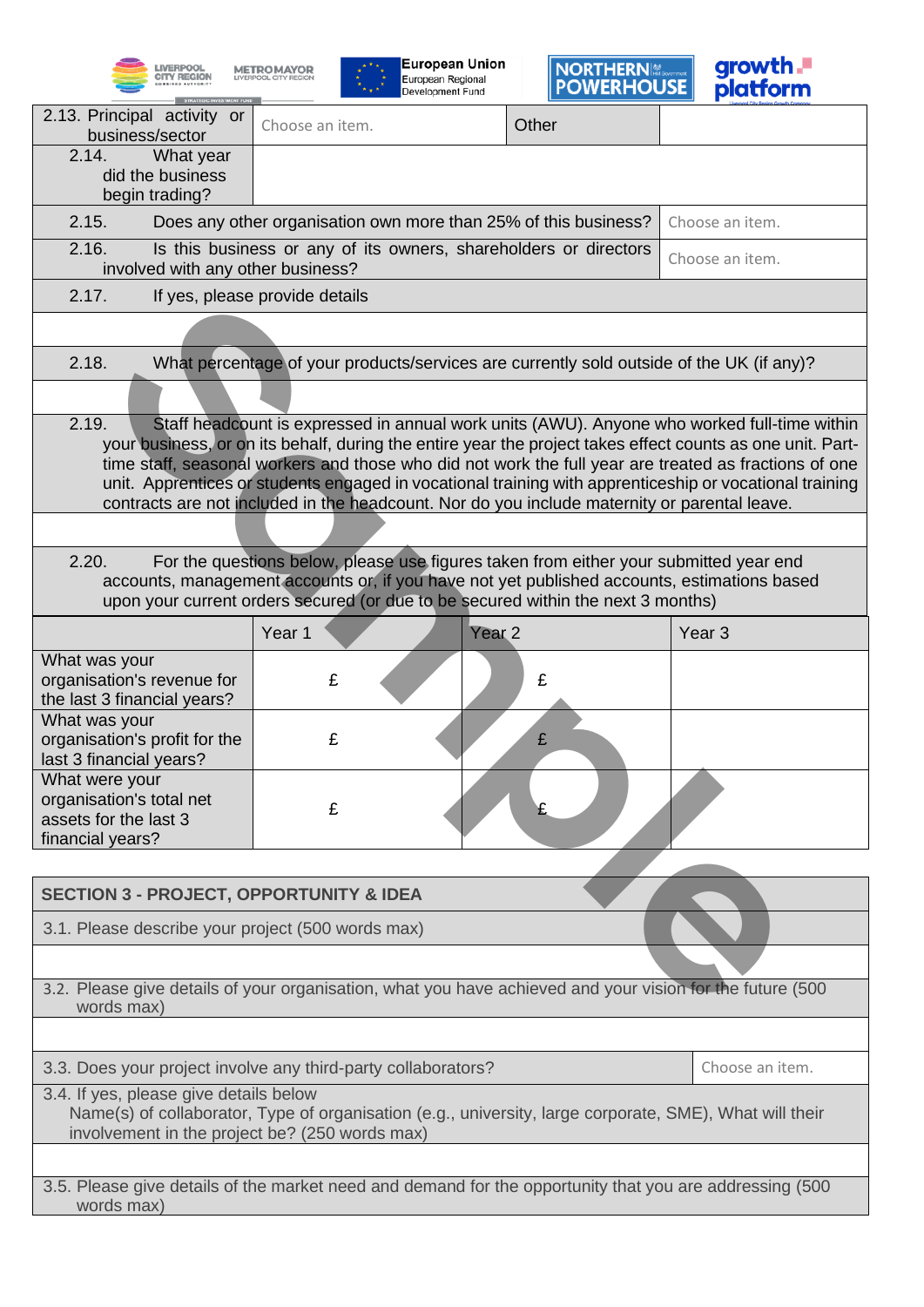**LIVERPOOL CITY REGION** 







- 3.6. Please summarise what makes your project innovative (Please ensure your answer can be understood by an industry professional with only a limited knowledge of your market.) (500 words max)
- 3.7. If you have any screenshots, diagrams or drawings that might help explain your project, list them here and submit them with your application form. *(Maximum of 2 pages of A4. No more than 500 characters of text e.g., annotations only)*
- 3.8. Please summarise why your innovation addresses the need identified? (700 words max)
- 3.9. Who do you consider to be your closest competition and what, if anything, differentiates you from them? (700 words max)
- 3.10. Do you already have routes to market in place for your innovation project? If so, please describe them (500 words max)

| 3.8. Please summarise why your innovation addresses the need identified? (700 words max)                                                                                                       |                 |
|------------------------------------------------------------------------------------------------------------------------------------------------------------------------------------------------|-----------------|
|                                                                                                                                                                                                |                 |
| 3.9. Who do you consider to be your closest competition and what, if anything, differentiates you from them?<br>(700 words max)                                                                |                 |
|                                                                                                                                                                                                |                 |
| Do you already have routes to market in place for your innovation project? If so, please describe<br>3.10.<br>them (500 words max)                                                             |                 |
|                                                                                                                                                                                                |                 |
|                                                                                                                                                                                                |                 |
| <b>SECTION 4 - DELIVERING YOUR VISION</b>                                                                                                                                                      |                 |
| 4.1. Has the development of this innovation to date been done in-house or in<br>conjunction with partners, suppliers and/or subcontractors?                                                    | Choose an item. |
| 4.2. If with development partners, then please provide their details:                                                                                                                          |                 |
| Name of development partner, what has their involvement been, where are they based (LCR, Wider UK,<br>EU)                                                                                      |                 |
|                                                                                                                                                                                                |                 |
| 4.3. If awarded funding (approx. approval being August/September 2022) when do<br>you anticipate the project will start?                                                                       |                 |
| 4.4. Based on the above start date, when do you anticipate grant funded project<br>activities will finish?                                                                                     |                 |
| 4.5. Are there any critical steps for the project to be able to start e.g., recruitment,<br>procurement, IP registration, secure additional funding?                                           | Choose item.    |
| 4.6. If yes, please provide details (500 words max)                                                                                                                                            |                 |
|                                                                                                                                                                                                |                 |
| 4.7. Please describe your project team and explain their background, expertise, and experience (500 words<br>max)                                                                              |                 |
|                                                                                                                                                                                                |                 |
| 4.8. How is your team best placed to deliver on the commercial realisation of your innovation project? (500<br>words max)                                                                      |                 |
|                                                                                                                                                                                                |                 |
| 4.9. Please provide an overview of your delivery plan for this project. This should identify the important<br>delivery milestones and provide target dates for achieving these (700 words max) |                 |
|                                                                                                                                                                                                |                 |
| Please provide any significant risk or dependencies relevant to the delivery plan (500 words max)<br>4.10.                                                                                     |                 |
|                                                                                                                                                                                                |                 |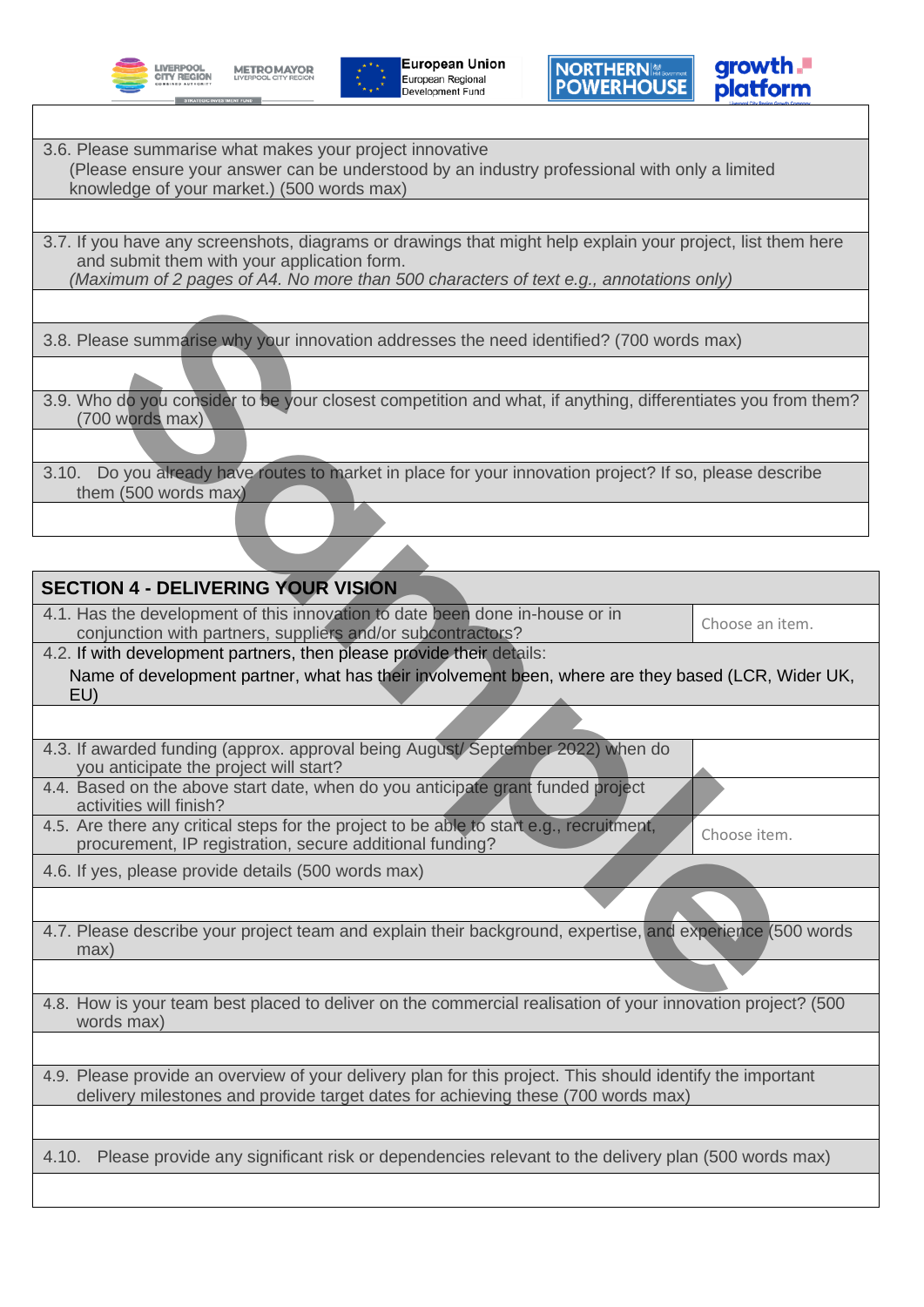

**METRO MAYOR**<br>LIVERPOOL CITY REGION

**C INVESTMENT FUNI** 



NORTHERNI

growth.<br>platform

## **Please submit a Project Plan / Gantt Chart with your application**

| <b>SECTION 5 - PROJECT COSTS AND FINANCIALS</b>                                                                                                                                                                                                                                                                                                       |                 |
|-------------------------------------------------------------------------------------------------------------------------------------------------------------------------------------------------------------------------------------------------------------------------------------------------------------------------------------------------------|-----------------|
| 5.1. What is the total grant you are requesting from the High Growth Innovation<br>Fund?                                                                                                                                                                                                                                                              | £               |
| 5.2. What percentage of your total project costs will the grant fund?                                                                                                                                                                                                                                                                                 |                 |
| 5.3. What is the minimum amount of grant funding needed for your project to go<br>ahead?                                                                                                                                                                                                                                                              | £               |
| 5.4. Please describe how much match funding is being contributed and the source of the funding (300 words<br>max)                                                                                                                                                                                                                                     |                 |
| 5.5. Have you received any previous grant, loan, equity, or alternative funding to<br>support your innovation project?                                                                                                                                                                                                                                | Choose an item. |
| 5.6. If yes, please give details (300 words max)                                                                                                                                                                                                                                                                                                      |                 |
|                                                                                                                                                                                                                                                                                                                                                       |                 |
| 5.7. What is the current price of your products or service?<br>(If providing a singular price point for your product or service is not possible, then<br>please provide us with an indicative indication of your pricing mechanism, e.g.,<br>average costs per contract, average hourly rate secured, price to be realised upon<br>market entry etc.) | £               |
| Please submit a breakdown of costs and expenditure, by using the "financial breakdown<br>form" template. Found here: https://growthplatform.org/programme/high-growth-innovation-<br>fund/                                                                                                                                                            |                 |
|                                                                                                                                                                                                                                                                                                                                                       |                 |
| <b>SECTION 6 - VALUE FOR MONEY ADDITIONALITY</b><br>This section of the form looks to understand why public money (grant funding) is necessary and whether<br>public support for this project would represent value for money for the taxpayer? This is crucial to our<br>assessment process.                                                         |                 |
| 6.1. Please provide any further detail, you make think may be useful, in relation to your Financial Tables<br>(500 words max)                                                                                                                                                                                                                         |                 |
|                                                                                                                                                                                                                                                                                                                                                       |                 |
| 6.2. Have you explored alternative, non-grant funding for this project?                                                                                                                                                                                                                                                                               | Choose an item. |
| If yes, please describe including the outcome<br>If no, please describe why not<br>(500 words max)                                                                                                                                                                                                                                                    |                 |
|                                                                                                                                                                                                                                                                                                                                                       |                 |
| 6.3. Please explain why you believe your project offers value for taxpayer money (500 words max)                                                                                                                                                                                                                                                      |                 |
|                                                                                                                                                                                                                                                                                                                                                       |                 |
| 6.4. Please explain why grant funding is essential to deliver your project (500 words max)                                                                                                                                                                                                                                                            |                 |
| We need to understand the impact that delivering your innovation may have on your organisation's<br>performance.<br>Subsequently, for the following question please only provide ADDITIONAL growth figures PER ANNUM<br>which will only occur if your organisation is able to deliver on this innovation project (for example, if                     |                 |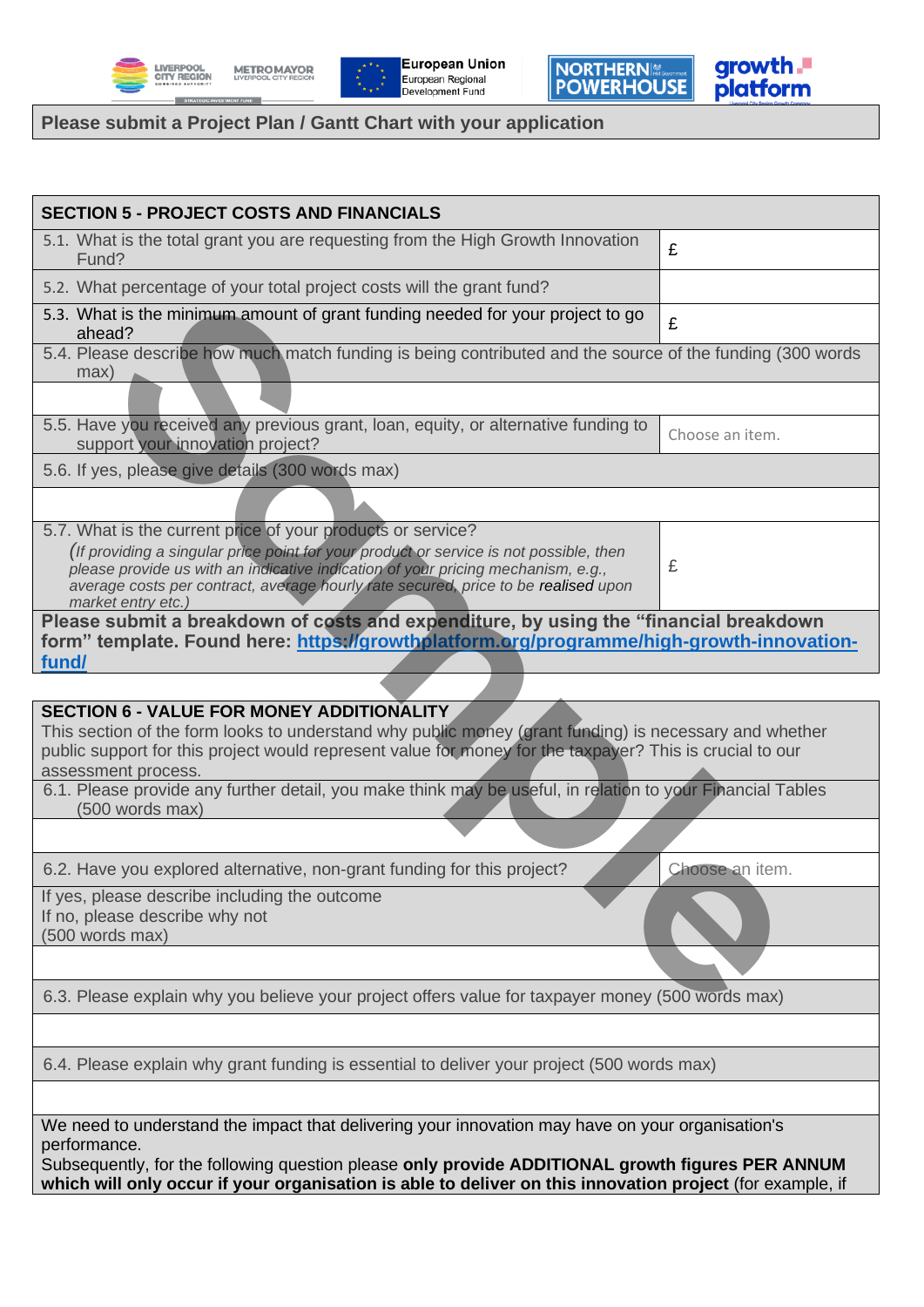







٦

| you expect your revenue to grow from £1M to £1.5M per annum by year 3, as a result of the innovation, then<br>the figure we would be looking to be entered would be £500,000) |                                                                                                                                                                                                                                                                                                                  |                        |                           |
|-------------------------------------------------------------------------------------------------------------------------------------------------------------------------------|------------------------------------------------------------------------------------------------------------------------------------------------------------------------------------------------------------------------------------------------------------------------------------------------------------------|------------------------|---------------------------|
|                                                                                                                                                                               | 6.5. Additional Revenue                                                                                                                                                                                                                                                                                          | 6.6. Additional Profit | 6.7. Additional Headcount |
| Year 1                                                                                                                                                                        | £                                                                                                                                                                                                                                                                                                                | £                      |                           |
| Year <sub>3</sub>                                                                                                                                                             | £                                                                                                                                                                                                                                                                                                                | £                      |                           |
| Year <sub>5</sub>                                                                                                                                                             | £                                                                                                                                                                                                                                                                                                                | £                      |                           |
|                                                                                                                                                                               |                                                                                                                                                                                                                                                                                                                  |                        |                           |
| <b>SECTION 7 - SOCIAL IMPACT</b>                                                                                                                                              |                                                                                                                                                                                                                                                                                                                  |                        |                           |
|                                                                                                                                                                               | 7.1. How does your innovation benefit Liverpool City Region communities? (500 words max)                                                                                                                                                                                                                         |                        |                           |
|                                                                                                                                                                               |                                                                                                                                                                                                                                                                                                                  |                        |                           |
| groups?                                                                                                                                                                       | 7.2. Does your innovation project deliver positive outcomes to underrepresented                                                                                                                                                                                                                                  |                        | Choose an item.           |
| 7.3. If yes, please provide details (300 words max)                                                                                                                           |                                                                                                                                                                                                                                                                                                                  |                        |                           |
|                                                                                                                                                                               |                                                                                                                                                                                                                                                                                                                  |                        |                           |
| <b>LCR Fair Employment Charter?</b>                                                                                                                                           | 7.4. Do you commit to paying employees the Real Living Wage (as defined by the<br>Living Wage Foundation) within an agreed timescale, in accordance with the                                                                                                                                                     |                        | Choose an item.           |
|                                                                                                                                                                               | 7.5. If no, please explain why this is not possible (300 words max)                                                                                                                                                                                                                                              |                        |                           |
|                                                                                                                                                                               |                                                                                                                                                                                                                                                                                                                  |                        |                           |
| jobs and careers fairs.                                                                                                                                                       | 7.6. Do you connect with and support secondary schools and/or colleges, to help<br>inspire and inform the next generation about careers?<br>This could include offering work experience opportunities and involvement in                                                                                         |                        | Choose an item.           |
| 7.7. Please provide details (300 words max)                                                                                                                                   |                                                                                                                                                                                                                                                                                                                  |                        |                           |
|                                                                                                                                                                               |                                                                                                                                                                                                                                                                                                                  |                        |                           |
| apprenticeship scheme?                                                                                                                                                        | 7.8. Do you plan to develop skills and training plans that include an                                                                                                                                                                                                                                            |                        | Choose an item.           |
| 7.9. Please provide details (300 words max)                                                                                                                                   |                                                                                                                                                                                                                                                                                                                  |                        |                           |
|                                                                                                                                                                               |                                                                                                                                                                                                                                                                                                                  |                        |                           |
| upskill and progress?                                                                                                                                                         | 7.10. Do you offer training at all levels including low paid staff to help them                                                                                                                                                                                                                                  |                        | Choose an item.           |
| Please give details (300 words max)                                                                                                                                           |                                                                                                                                                                                                                                                                                                                  |                        |                           |
|                                                                                                                                                                               |                                                                                                                                                                                                                                                                                                                  |                        |                           |
| sectors, women) (300 words max)                                                                                                                                               | 7.11. What is, or will be, your approach to offering paid internships, apprenticeships, and other pathways<br>to employment, for underrepresented and disadvantaged groups (typically BAME, people with<br>disabilities and/or a mental health need, ex-offenders, service leavers and veterans, and, in certain |                        |                           |
|                                                                                                                                                                               |                                                                                                                                                                                                                                                                                                                  |                        |                           |
| 7.12.<br>diversity, and supporting flexible working?                                                                                                                          | If appropriate, do you have written policies promoting equality and                                                                                                                                                                                                                                              |                        | Choose an item.           |
| Please give details (300 words max)                                                                                                                                           |                                                                                                                                                                                                                                                                                                                  |                        |                           |
|                                                                                                                                                                               |                                                                                                                                                                                                                                                                                                                  |                        |                           |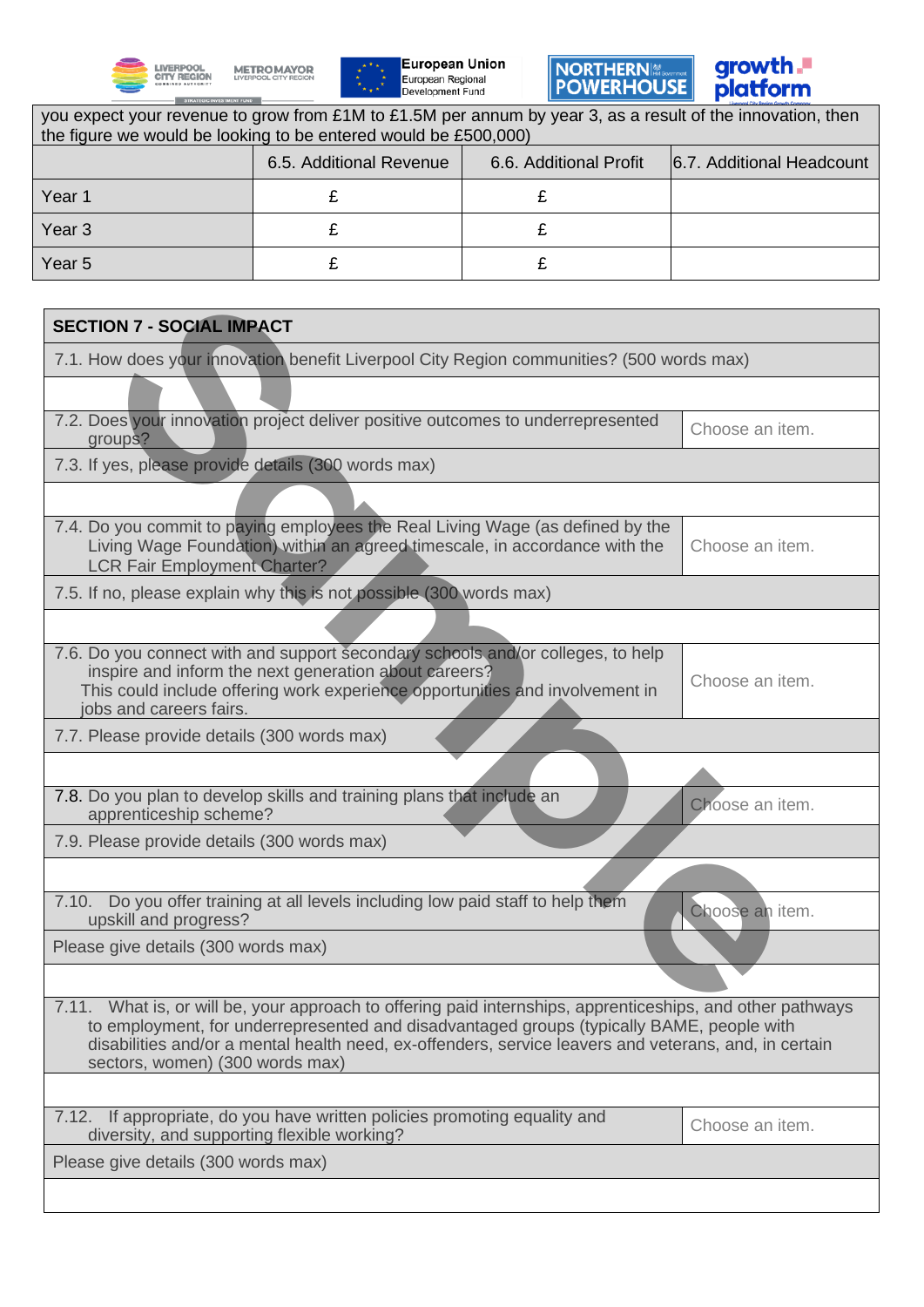







| 7.13. Do you have any accreditations relating to your employment practices<br>(e.g., Investors in People, Living Wage Foundation, Disability Confident)? | Choose an item. |
|----------------------------------------------------------------------------------------------------------------------------------------------------------|-----------------|
| $D1 - - -  L_1 - - - - -$                                                                                                                                |                 |

Please give details (300 words max)

7.14. How does your organisation contribute to the low-carbon agenda and promote environmental sustainability? (300 words max)

7.15. What is your organisation's approach to using local supply chains? (300 words max)

7.16. Please provide details of any other social value activities that your organisation undertakes (300 words max)

7.17. Growth Platform and the Combined Authority are committed to equality and diversity; please explain how your project or organisation aligns to this agenda. We are particularly interested in the diversity of your management team, organization / workforce and how your organisation's project or purpose contributes to this aim (300 words max)

7.18. Are you happy for us to share your details with other business support providers and  $P_{\text{p}}$ . Are you happy for us to share your details with other business support providers and  $\epsilon$  Choose an potential funders if we believe they could add value to your project?

item.

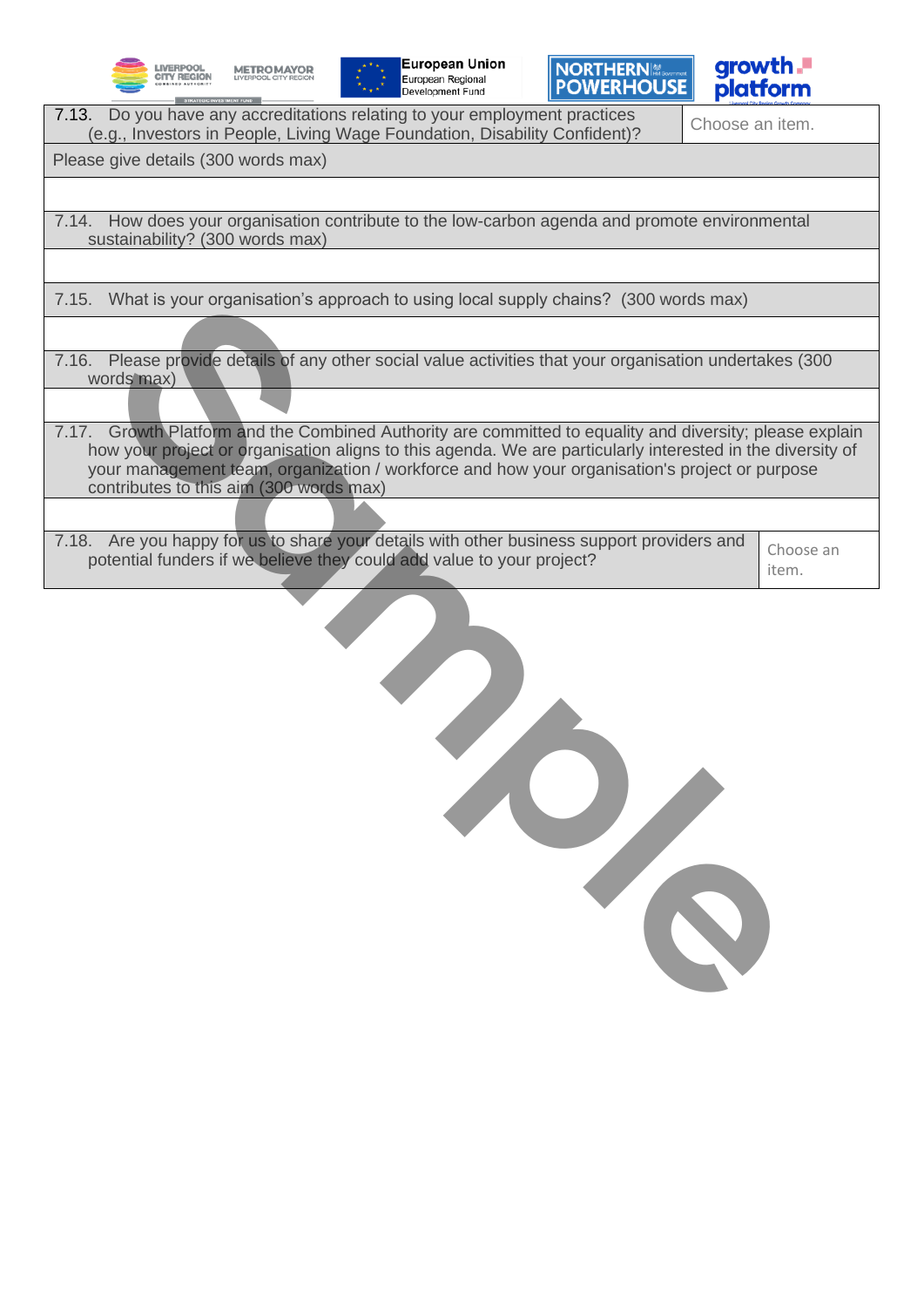





Please read the High Growth Innovation Fund Data Protection and Privacy statement on <https://growthplatform.org/programme/high-growth-innovation-fund/>

- I understand that the High Growth Innovation Fund is part funded by the European Regional Development Fund (ERDF) and I confirm that if this project is successful our 50% contribution will not be sourced from any other EU funds.
- I acknowledge that it is a condition of the grant support that I provide the Growth Platform with output information and evidence upon request.
- I confirm I have received, read, understood and will comply the High Growth Innovation Fund Terms & Conditions.
- The details above are true and accurate and I agree to the information being used as per the High Growth Innovation Fund Data Protection and Privacy Statement.

| I confirm I have received, read, understood and will comply the High Growth Innovation Fund Terms &<br>Conditions.       |                   |
|--------------------------------------------------------------------------------------------------------------------------|-------------------|
| The details above are true and accurate and I agree to the information being used as per the High Growth                 |                   |
| Innovation Fund Data Protection and Privacy Statement.                                                                   |                   |
| <b>Do not sign</b> – once checked the form will be sent to you via Signable, our electronic signature provider           |                   |
|                                                                                                                          |                   |
| <b>Signature</b><br>Name Error! Reference source not found.                                                              |                   |
|                                                                                                                          |                   |
| <b>Position in</b>                                                                                                       |                   |
| <b>Company</b> Error! Reference source not found.<br>Date                                                                |                   |
|                                                                                                                          |                   |
|                                                                                                                          |                   |
| <b>SUBMISSION CHECKLIST</b>                                                                                              |                   |
| Please use this check list to ensure you have completed and attached all relevant documents to your email<br>submission. |                   |
| <b>Application Form</b>                                                                                                  | $\Box$            |
|                                                                                                                          |                   |
| De Minimis Aid Declaration (below)                                                                                       | П                 |
| Financial / Budget Table (additional attachment)                                                                         | П                 |
| Screenshots / additional information (Question 3.7 - optional)                                                           | $\vert \ \ \vert$ |
| Diversity Monitoring (additional attachment)                                                                             | П                 |
| Project Plan / Gantt Chart (Section 4)                                                                                   | П                 |
|                                                                                                                          |                   |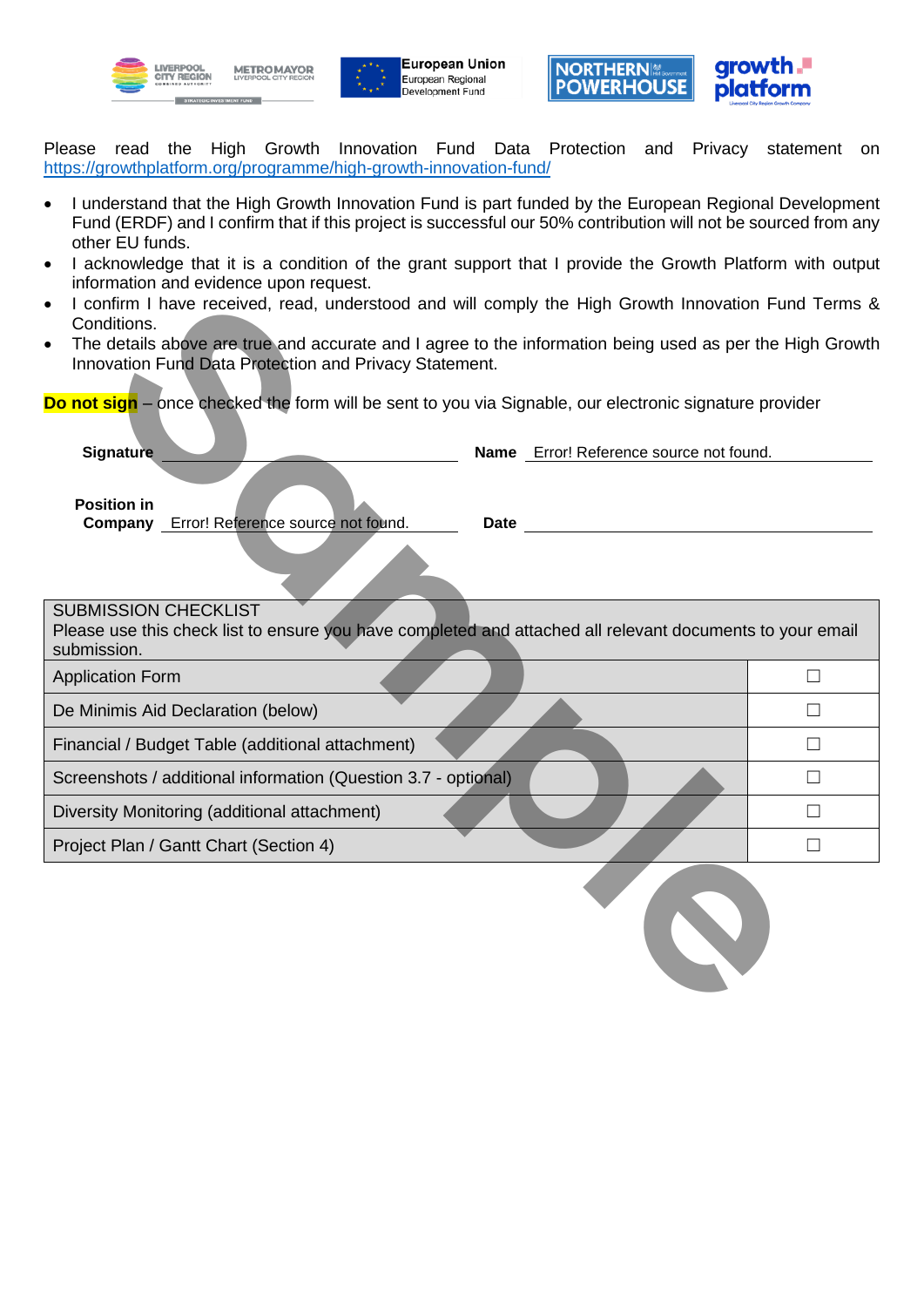







## **De Minimis Aid Declaration**

| <b>OFFICE USE ONLY</b>                                                                                |                                  |  |
|-------------------------------------------------------------------------------------------------------|----------------------------------|--|
| <b>Project Name:</b>                                                                                  | <b>LCR High Growth Programme</b> |  |
| <b>Project Number:</b>                                                                                | 22R1P03368                       |  |
| <b>Project Deliverer:</b>                                                                             | <b>Growth Platform</b>           |  |
| There are different state aid rules for the following sectors: agriculture, particularly primary food |                                  |  |
| production: road transport; shipping; steel manufacture; telecommunications, land and property.       |                                  |  |
|                                                                                                       |                                  |  |
| Please confirm the recipient is eligible for the proposed support by initialling this box             |                                  |  |

You are being offered assistance under the European Commission's De Minimis State Aid Regulations (Commission Regulation (EU) No. 1407/2013 OJ L 352/1 of 18 December 2013). The regulations allow a company to receive up to €200,000 (at applicable exchange rate) of De Minimis Aid over a rolling three-year period. The following information is a mandatory requirement to enable you to receive support from the LCR High Growth Programme. ction: road transport, shipping, steel manufacture; telecommunications, land and property.<br>
sconfirm the receptent is eligible for the proposed support by initialling this box<br>
Le being offered assistance under the Europea

To confirm that you are eligible to receive this assistance you must declare the full amount of De Minimis Aid / UK Subsidy you have already received over the last 3 fiscal years.

The following is not a comprehensive list of possible forms of aid; however, it should give an indication of the most common forms of aid which you may have been given over the past three years. Potentially any assistance from a public body might be aid. Should you have any doubts on this matter, please contact the body from which the assistance was received:

- Grants from Public bodies
- Loans from public bodies at favourable rates
- Loan guarantees from public bodies
- Differential tax benefits
- Grants from an investment trust (including charities) which may themselves have received the funds from a public body
- Grants from a part publicly funded Venture Capital firm
- Publicly administered funds, even if the funds were originally not public such as the national lottery
- Waiving or deferral of fees or interest normally due to a public body such as the waiving or deferral of rent or waiver of interest normally due on late payment of taxation or other costs to a public body
- Monopoly licences or guarantees of market share
- Advertising via a public channel such as a tourist board or state-owned television
- Consultancy advice provided wither free or at a reduced rate
- Training provided either free or at reduced rate
- Aid for investment in environmental projects
- Provision of a free or reduced rate feasibility study for research and development or other assistance with research and development
- Purchase of public land or property at a less than market rate
- Benefitting from the provision of infrastructure where your organisation was pre-identified as a beneficiary